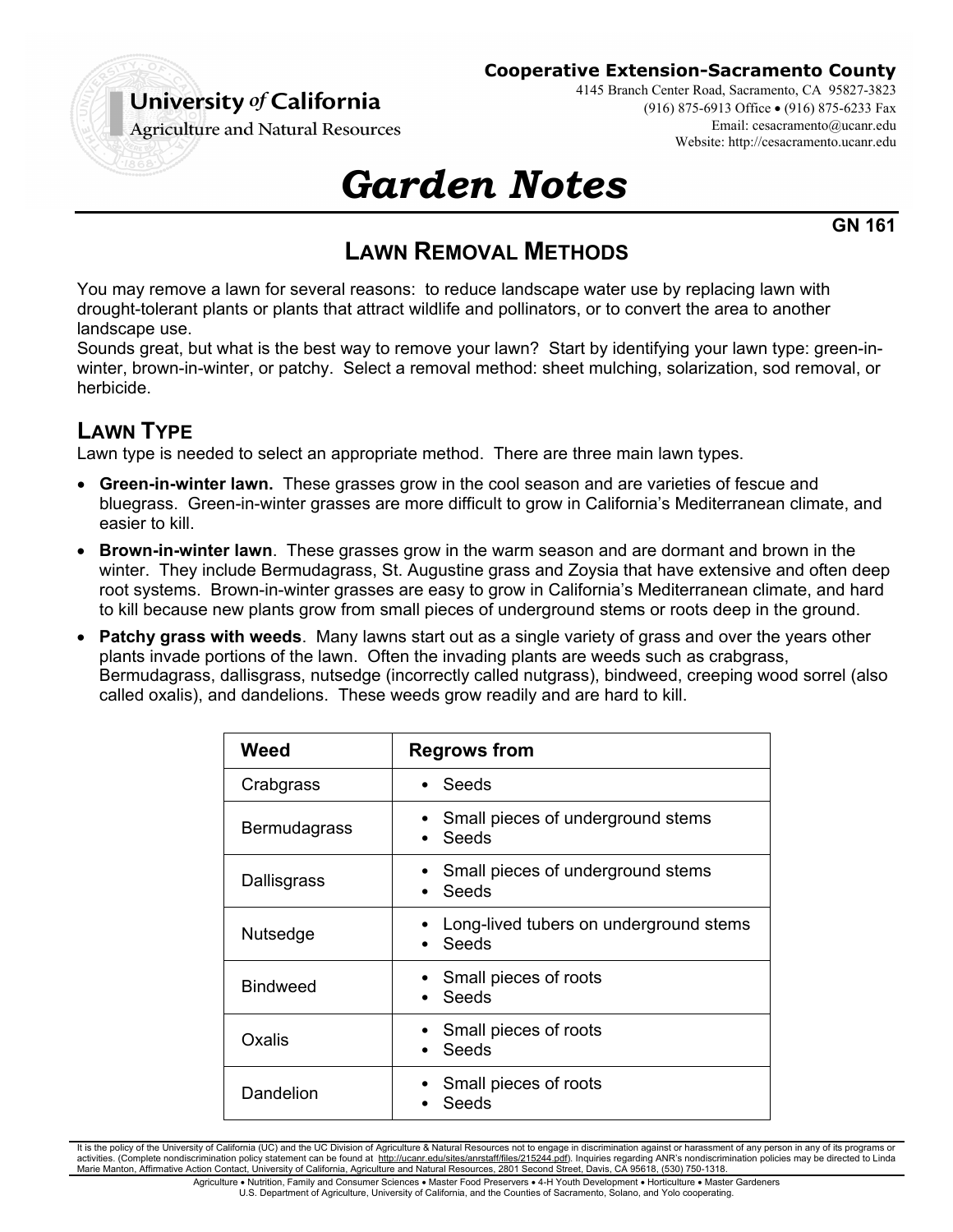## **SHEET MULCHING**

Sheet mulching kills the lawn by cutting off sunlight the lawn needs to grow. Layers (described below) allow water through to the soil below and decompose over time. Plastic should not be used for sheet mulching.

The method does not use heavy equipment or chemicals. Any run off water is unlikely to pollute wastewater, streams or rivers. As the sheet mulch decomposes over time, it improves the soil for future plant growth.

Gardeners have used sheet mulching for many years and the order of layers is the biggest difference among users. The compost layer is sometimes placed above the weed barrier. There are no definitive scientific studies on the effectiveness of the order of layers when used on different lawn types or in various climates. The recommendations in this Garden Note are based on local success with brown-inwinter and patchy lawns.

## **Lawn types sheet mulch works for and when to start**

- Sheet mulch works for all three lawn types, though there are slight modifications for each. It can be started at any time during the year.
- Calculate the amount of compost, weed barrier and mulch needed for the square footage of lawn to be removed (see table below). Large quantities of cardboard or newspaper may be needed, so if you do not plan to buy these materials, start collecting them in advance.

## **Site preparation**

- Mow the lawn short as your mower will go and leave the grass on the lawn.
- Mark any sprinkler heads in the area to be sheet mulched to avoid damaging them while digging the edges and for potential future conversion to drip irrigation.
- Water the lawn thoroughly to speed the decomposition of the lawn.
- Dig out the edges of the lawn 3 inches deep and 8 to 12 inches wide next to walkways, driveways and lawn edging. This will prevent water run-off and erosion from the sheet mulched area, as the finished edge will be level with the existing grade. The soil that is removed can be piled on the lawn to create mounds, or used elsewhere in your yard, if it does not contain invasive weeds.

## **Installing the compost, weed barrier and mulch**

- If the area is large, it may be easier to install the sheet mulch in small portions.
- See table below for details on the layers for each lawn type.

| <b>Sheet Mulch Layer</b>                                | <b>Green-in-winter Lawn</b> | <b>Brown-in-winter and</b><br><b>Patchy Lawns</b> |  |
|---------------------------------------------------------|-----------------------------|---------------------------------------------------|--|
| Compost                                                 | 1 to 2 inches               | 1 to 2 inches                                     |  |
| Weed barrier (choose 1 of 3 types below)                |                             |                                                   |  |
| - Cardboard (not shiny card-<br>board covered with wax) | 1 heavy layer               | 2 to 3 heavy layers                               |  |
| • Newspapers                                            | 6 layers                    | 6 to 12 layers                                    |  |
| • Builder's paper                                       | 2 layers                    | 3 layers                                          |  |
| Mulch (choose 1 of 2 types below)                       |                             |                                                   |  |
| • Straw or grass clippings                              | 6 inches                    | 8 inches                                          |  |
| • Wood chips                                            | 3 inches                    | 4 to 6 inches                                     |  |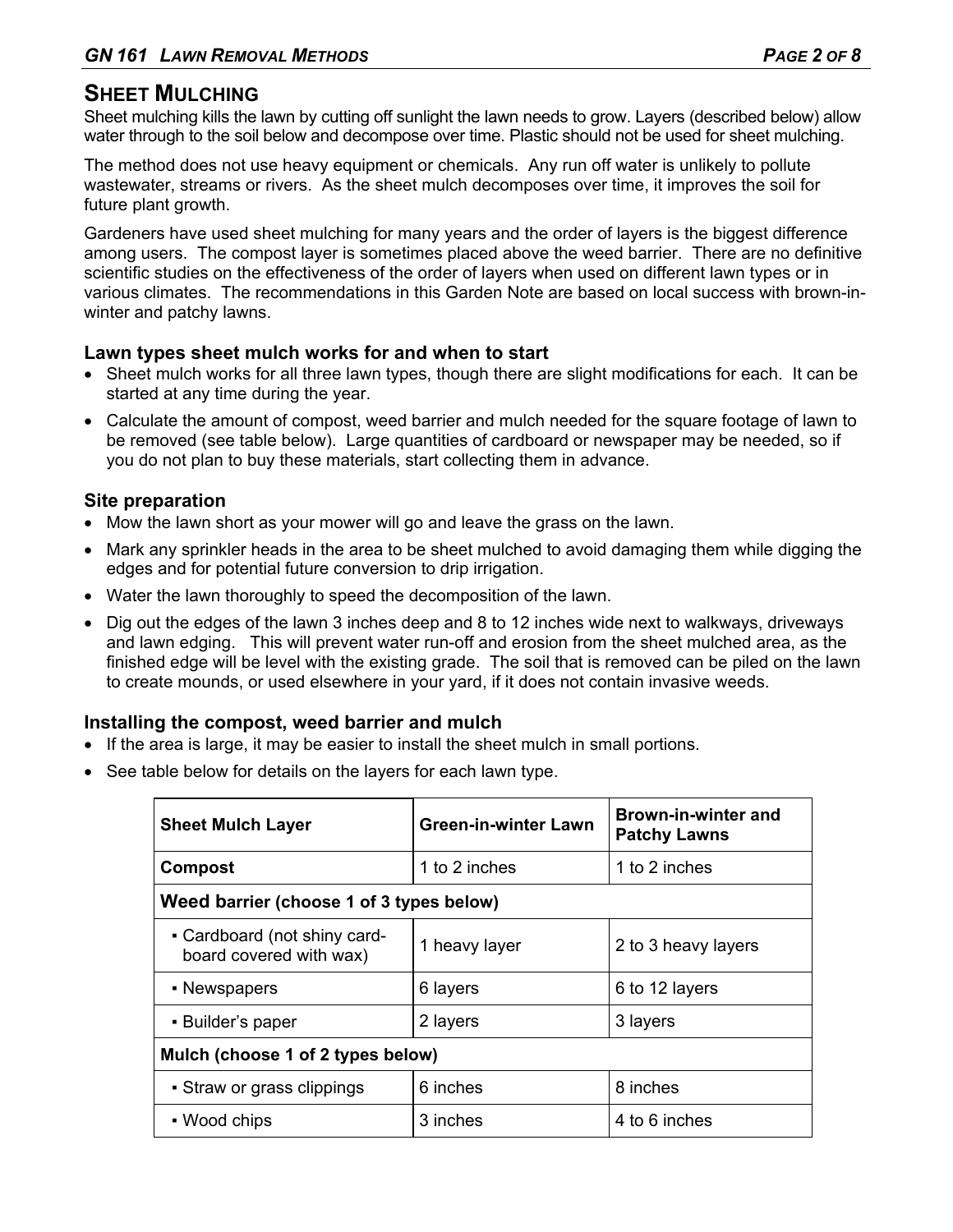- Spread a layer of compost over the lawn.
- Create the weed barrier by covering the compost with cardboard, stacks of newspapers or builders paper.
	- If a piece of weed barrier does not cover the whole area, use several pieces being careful to overlap each edge by 6 inches so the area is completely covered and no light can get below the barrier. If the pieces of weed barrier shift over time, the overlap will prevent the light from getting through.
	- Wet down the weed barrier as you go to keep it in place while you complete the job.
- Spread mulch over the weed barrier.

## **What to do after installation**

 Water the sheet mulched area to speed up decomposition of the lawn and the cardboard/paper layer. Water less frequently than a growing lawn, water only until it is moist down to the soil. The mulch layer will conserve water on the sheet mulched area.

## **Time required for lawn to die**

- Green-in-winter lawns take 1 to 3 months.
- Brown-in-winter and patchy lawns will take at least 3 to 8 months.

## **Planting after the lawn has died**

- Planting should only take place after the lawn has died. If the lawn is still alive, the grass and weeds will return through the holes created when installing the new plants. Weeds compete with the new plants and weeds can be difficult to permanently remove.
- The best time to plant is fall. In the fall the soil is still warm, but the days are cool so plant roots grow rapidly. In a typical year, the plants get rain during the winter and have time to develop healthy root systems before they are exposed to the summer heat. The second best time to plant is in the spring. More irrigation water is needed for spring plantings.
- Pull the mulch back from where the plant will be planted. Cut through the cardboard and dig into native soil. Plant the plant. Lay the edges of the cardboard back around the new plant, but do not lay the cardboard against the stem/trunk.
- Re-spread the mulch, keeping it a few inches away from the stem/trunk.
- Be vigilant and watch for Bermudagrass or other persistent weed sprouts for up to 2 years. It is easier to get rid of weeds if they are removed when they are small.

## **SOLARIZATION**

Solarization traps the heat from the sun underneath a plastic cover to heat and steam-sterilize a lawn and the top 3 to 4 inches of soil. Plastic is placed on top of the lawn and the edges and seams are weighted with soil or rocks to seal the area and prevent heat loss. Ultra-violet (UV) resistant plastic works best as it will last for the whole solarization process, but it can be difficult to find.

Solarization only works in summer in hot summer areas. The lawn must receive full sun for 6 to 8 hours each day. Flat areas are easiest to solarize. Foot traffic (both people and pets) must be limited when the area is being solarized to prevent tears in the plastic which let the heat escape.

The method does not use heavy equipment or chemicals. Any run-off water does not pollute wastewater, streams or rivers. It kills plant disease causing fungi and bacteria, nematodes, weed seeds and weed seedlings in the top 3 to 4 inches of soil. Beneficial soil fungi and bacteria are also killed, but generally return quickly after the treatment. Earthworms are thought to retreat lower in the soil and generally return quickly after the treatment.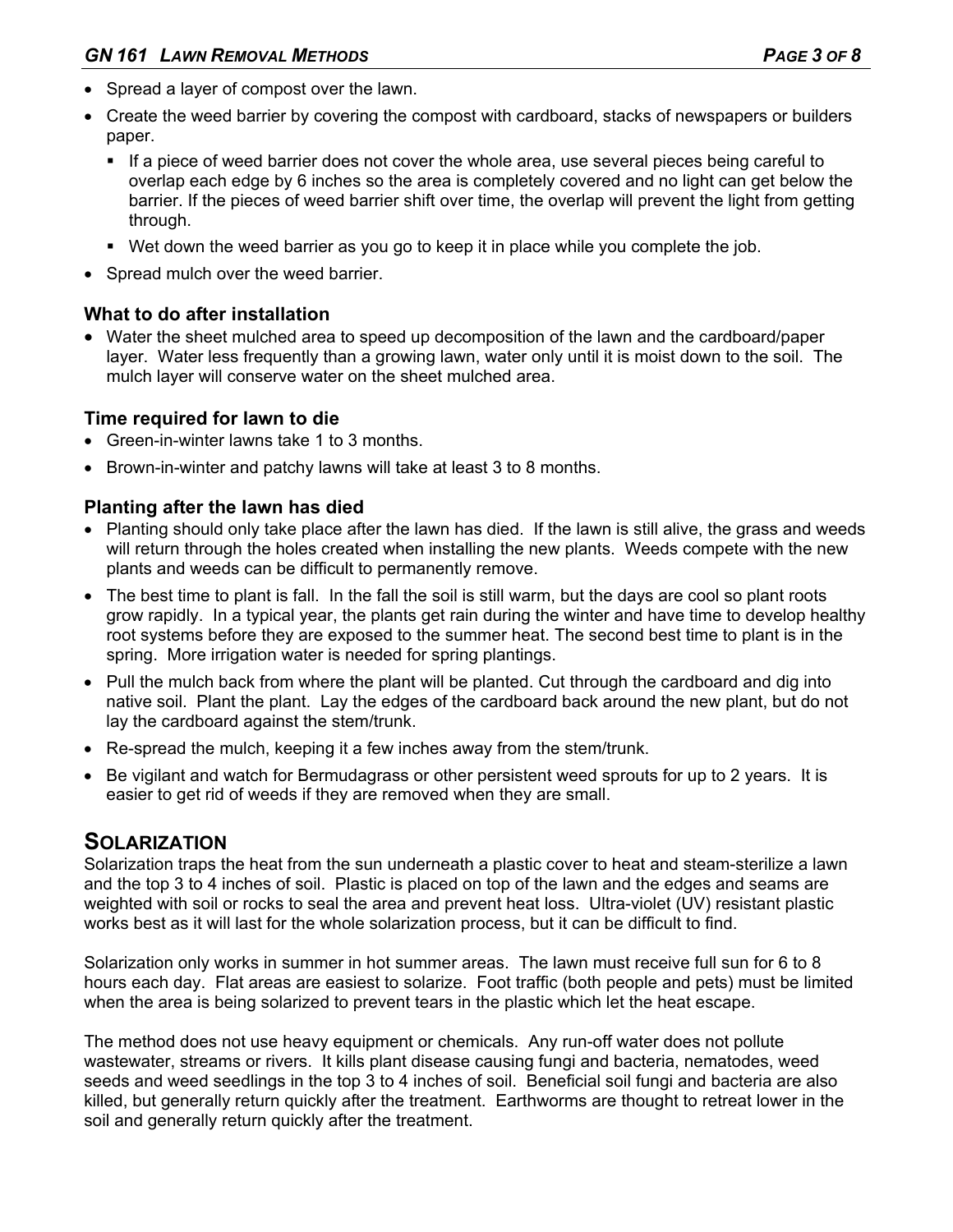## **Lawn types and when to start**

- Solarization works for green-in-winter lawns.
- It is less likely to be effective for brown-in-winter and patchy lawns, because the grasses and some weeds may regrow from roots, stems or seeds that are below the top 3 to 4 inches that are solarized. Bermudagrass may regrow from underground stems and roots the summer following the solarization.
- Solarization only works in hot summer areas. Start the solarization in the summer so it will be completed before the end of September.

#### **Site preparation**

- Remove all twigs, plants with thorns, or other material that could puncture the plastic.
- Mow the lawn short and leave the grass on the lawn.
- Mark any sprinkler heads in the area to be solarized to avoid damaging them while digging the edges and for potential future conversion to drip irrigation.
- Water the lawn thoroughly to speed the heating process.
- Dig out the edges of the lawn 6 inches deep and a few inches wide next to the outer edges of the lawn. This trench will be filled with soil, sand or rocks to seal the plastic layer over the lawn.

## **Installing the plastic sheeting**

- Clear plastic is most effective in hot summer areas, as the sun's rays pass through the plastic and heat the soil below. Black plastic is less effective because it absorbs some of the heat rather than letting as much heat pass through to the soil below. UV resistant plastic is best; regular plastic may break down and need to be replaced before solarization ends.
- Thin plastic (1 mil) is most effective at transmitting the heat, but tears easily; 1.5 to 2 mil plastic works well.
- If a single piece of plastic will cover the lawn area, lay the plastic over the lawn with one edge in a trench.
	- Top the plastic in the trench with the soil, sand or rocks to hold the plastic down.
	- Pull the plastic edge opposite the filled trench so the plastic is close to the lawn. Put the edge of the plastic in the opposite trench. Top the plastic in second trench with the soil, sand or rocks. Repeat pulling the plastic close to the lawn and filling the trenches for the remaining edges.
- If the plastic does not cover the entire lawn and seams are needed, lay the plastic pieces out allowing a 6 inch overlap on any seams. Seams and edges of the plastic allow air to penetrate and as a result, these areas may not get hot enough to kill grass. These areas should be monitored in the future for plant re-growth.
	- Either start at one edge as described above, or create the overlapped seam first and cover the seam with the sand, soil or rock to form the seal.
	- If starting from the seam, pull the plastic from the seam towards one of the edge trenches on the edge and fill the trench.
	- Repeat pulling the plastic close to the lawn and filling the trenches until the whole lawn is covered.

## **What to do after installation**

- Limit pets and people walking on the lawn.
- Examine the plastic regularly to make sure there are no tears. Use clear packing tape or duct tape to patch small holes.
- Add sand, soil or rocks in the trenches or on seams, if needed, to maintain the seal.
- Replace the plastic if it is not UV resistant and breaks down before the end of the solarization process. Follow the steps on installing the plastic.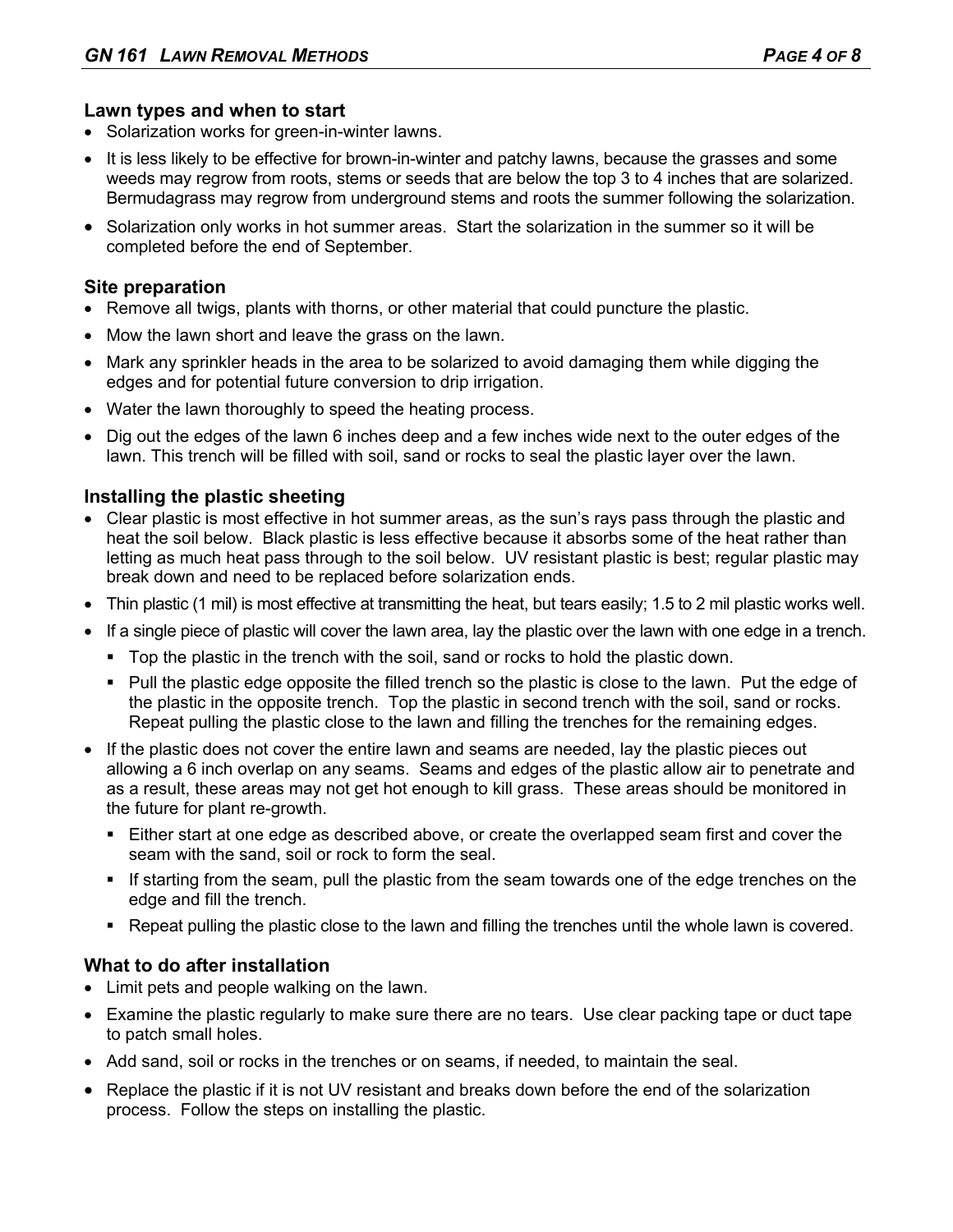## **Time required for lawn to die**

- Green-in-winter lawns take 1 month
- Brown-in-winter and patchy lawns will take 1 to 2 months

## **Planting after the lawn has died**

- Remove the plastic.
- Disturb the lawn as little as possible to avoid raising viable seeds and underground stems and roots from below the solarized layer.
- The best time to plant is fall. In the fall the soil is still warm, but the days are cool so plant roots grow rapidly. In a typical year, the plants get rain during the winter and have time to develop healthy root systems before they are exposed to the summer heat. The second best time to plant is in the spring. More irrigation water is needed for spring plantings.
- One gallon or larger plant holes have more chance of raising viable seeds, underground stems and roots from below the solarized layer.
- Apply several inches of mulch around the new plants to reduce new weed sprouts and conserve water for the new plants.
- Watch the edges and seam areas for lawn and weed growth and remove plants promptly. Be vigilant and watch for Bermudagrass or other persistent weed sprouts for up to 2 years. It is easier to get rid of weeds if they are removed when they are small.

## **SOD REMOVAL**

This method removes lawn, roots and soil. There are several approaches--all are labor intensive. The size of the project may determine whether you want to do the job yourself or hire a landscape professional.

#### **Lawn types sod removal works for and when to start**

- Works for green-in-winter lawns. For these lawns, this is the fastest method for lawn removal. Start any time of year.
- Brown-in-winter and patchy lawns regrow from roots below the removed strips. Lawns containing Bermudagrass, nutsedge, dallisgrass, bindweed and other invasive weeds are not good candidates for sod removal because cutting at the soil line does not kill roots below the removed sod. Be sure to cut these types of sod when they are actively growing (spring through summer) so you can monitor regrowth before winter dormancy.
- Lawns with a lot of surface tree roots are not good candidates for sod removal. Both shovels and sod cutters will damage roots. Large roots will need to be avoided.

#### **Site preparation**

- Water the turf area so the soil is moist at least 4 inches below the surface.
- Mark any sprinkler heads in the area to be cut to avoid damaging them and for potential future conversion to drip irrigation.

#### **How to remove sod**

- If using a flat shovel, start with a spade or edger to cut the turf into long strips. These cuts should be about 4 inches deep, and about the width of the shovel apart. Once the sod is cut in strips, you can start at one end of the strip and slide the flat shovel under the sod cutting the roots. This method works best for small lawns.
- A motorized sod cutter cuts grass at the roots so you can remove entire sections of sod and expose the bare ground beneath. They are very powerful and can be difficult to maneuver.
- Once sod strips are separated from the soil, start at one end and roll it up or cut into pieces.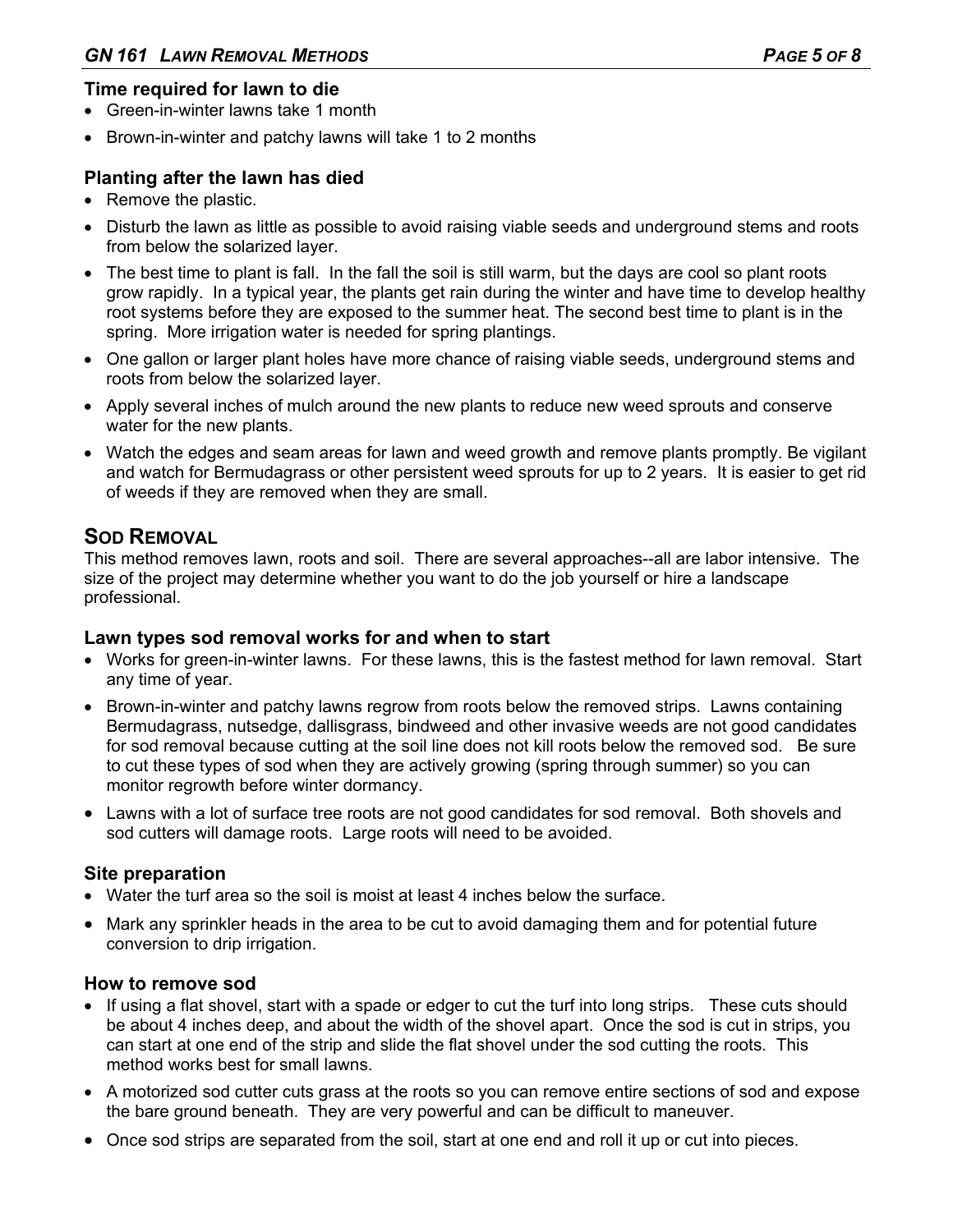## **What to do after removing the sod**

- Sod removed from green-in-winter, weed-free lawns can be added to the compost pile. It can also be laid grass side down as mulch or can be used to create a mound.
- Sod removed from brown-in-winter and patchy lawns should be disposed of to avoid spreading weed seeds and plant parts that will root and grow again. The newly exposed area should be monitored for regrowth from roots and seeds. Irrigate the area, and in 1 or 2 weeks, weed seeds and regrowth should begin to appear. Another method for killing the lawn may be needed if regrowth is rampant.

## **Time required for lawn to die**

- Green-in-winter, weed-free lawns die as soon as they are cut from the soil.
- Brown-in-winter and patchy lawns can take up to 6 months or more until underground roots and weed seeds are no longer active.

## **Planting after the lawn has died**

- After removing the top several inches of soil with the sod, you may need to replace it or add soil amendments like compost to the area. Soil/compost blends (planting mix) are available for pickup or delivery at garden centers and sand and gravel dealers.
- It is best to work the amendments or planting mix into the native soil. Soil needs time after a disturbance like this to rebuild the micro-organisms that convert nutrients for plants to use. Use the time to plan the new landscape.
- The best time to plant is fall. In the fall the soil is still warm, but the days are cool so plant roots grow rapidly. In a typical year, the plants get rain during the winter and have time to develop healthy root systems before they are exposed to the summer heat. The second best time to plant is in the spring. More irrigation water is needed for spring plantings.
- Be vigilant and watch for Bermudagrass or other persistent weed sprouts for up to 2 years. It is easier to get rid of weeds if they are removed when they are small.

## **HERBICIDE**

Herbicides are a class of pesticides used to kill plants. There are two kinds—pre-emergent meaning it kills the plant as the seed germinates, or post-emergent which means it kills the plant that's already there.

 To kill lawn, especially one with persistent grass like Bermudagrass, use a post-emergent nonselective product such as glyphosate, the active ingredient in Roundup™. Glyphosate is systemic, which means it kills not just the top growth but also the root of the plant. It works best on actively growing plants and temperatures of at least 60°. The optimum temperature for quickest plant kill is 75° to 85°. Glyphosate will kill any plant it comes in contact with but has a relatively short life in the soil/water. Pre-mixed hand sprayers of glyphosate products are available, or you can buy concentrate and mix your own. Read the label directions for use or mixing. A sprayer used for glyphosate should be reserved for killing plants only and should not be used to spray any other product in the garden.

#### **Lawn types herbicide works for and when to start**

- Works for green-in-winter lawns that are actively growing and not drought stressed.
- Brown-in-winter and patchy lawns should only be treated during active growth and warm temperatures. It only works when it contacts the foliage of the plant. Because they regrow from roots and seeds, you may need three applications of glyphosate. Wait several weeks between sprays to be sure new growth has stopped.
- Start in spring through early fall when the grass to be killed is actively growing.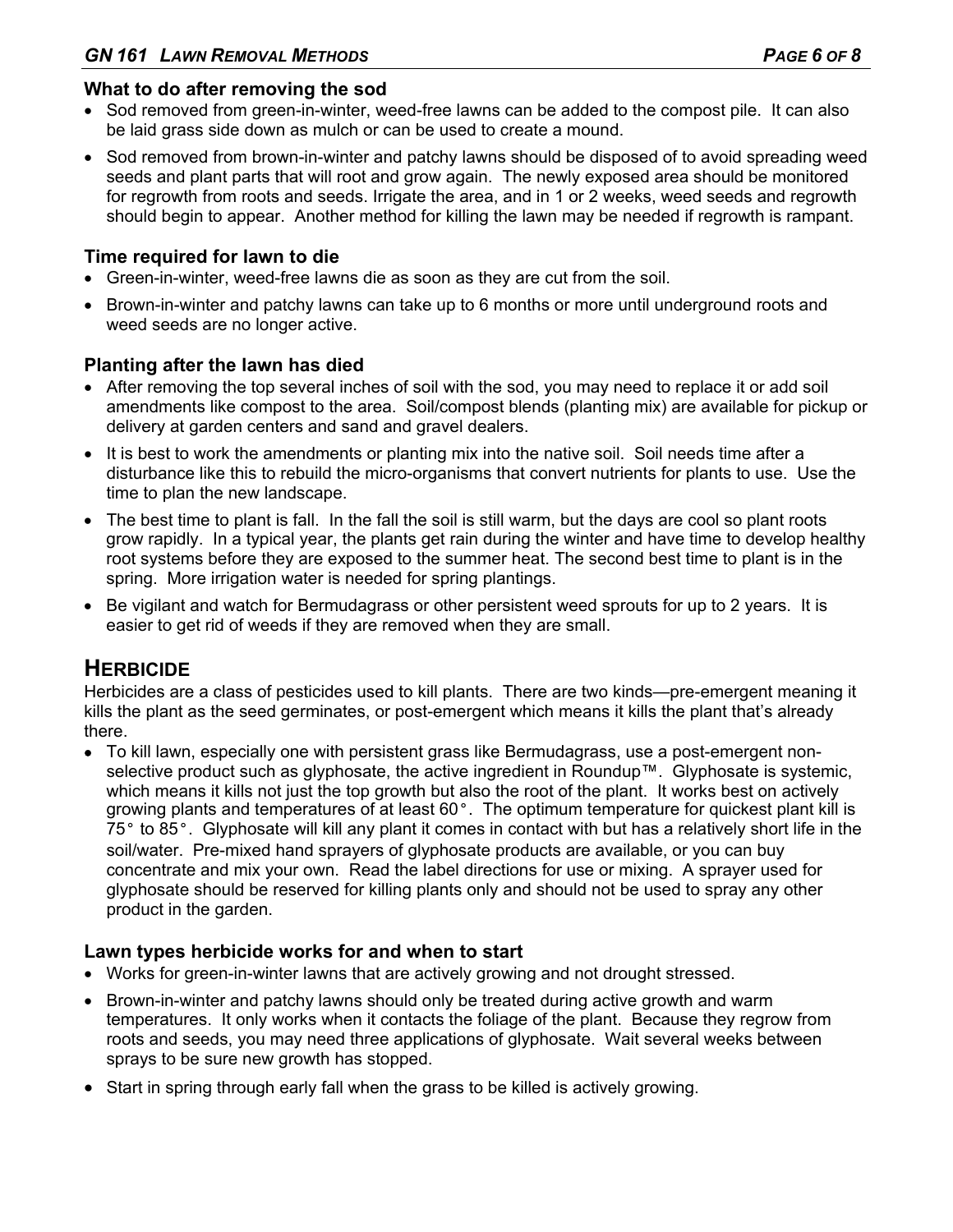## **Site preparation**

 Water well for at least 2 weeks and allow the area you are treating to grow to a height of about 6 inches. Nitrogen fertilizer will speed plant growth. Grass with a larger leaf surface quickly absorbs more herbicide.

## **Applying the herbicide**

- Avoid spraying on windy days or if rain is predicted within 24 hours. Wear protective clothing and be sure to read and follow the directions on the herbicide label.
- A product like glyphosate will kill anything it contacts; even mist carried on the wind can damage or kill surrounding plants. Spray the grass evenly with herbicide. Carefully avoid spraying desirable plants.

## **What to do after applying the herbicide**

- If possible, don't disturb the treated area for 7 days while grass absorbs the herbicide.
- Allow 2 weeks for the entire lawn to die. Then mow and water the area and wait at least 2 more weeks for new growth to appear. If there is no new growth, you are ready to prepare for planting.
- If sprouts appear, it is best to wait until they are actively growing and then reapply Glyphosate. Bermudagrass and many weeds may need three treatments, waiting for new growth after each treatment.

## **Time required for lawn to die**

- Green-in-winter lawns usually need only one treatment and will die within 2 weeks. Continuing to water and watch for regrowth adds 2 more weeks or a total of 1 month.
- Brown-in-winter and patchy lawns, especially if Bermudagrass is present, may need three treatments and may take 3 months or more until underground roots and weed seeds are no longer active.

## **Planting after the lawn has died**

- Planting should only take place after the lawn has died. If sprouts still appear, the grass and weeds will return. The grass and weeds compete with the new plantings and weeding will be more work.
- Prepare the soil. The best time to plant is fall. In the fall the soil is still warm, but the days are cool so plant roots grow rapidly. In a typical year, the plants get rain during the winter and have time to develop healthy root systems before they are exposed to the summer heat. The second best time to plant is in the spring. More irrigation water is needed for spring plantings.
- Apply several inches of mulch around the new plants to reduce new weed sprouts and conserve water for the new plants.
- Be vigilant and watch for Bermudagrass or other persistent weed sprouts for up to 2 years. It is easier to get rid of weeds if they are removed when they are small.

## **KEYS TO SUCCESS**

Whatever method you choose to remove your lawn, patience and planning are key. Waiting for the lawn to die gives you time to plan the irrigation and design a beautiful, new low-water garden that will reward you for many years.